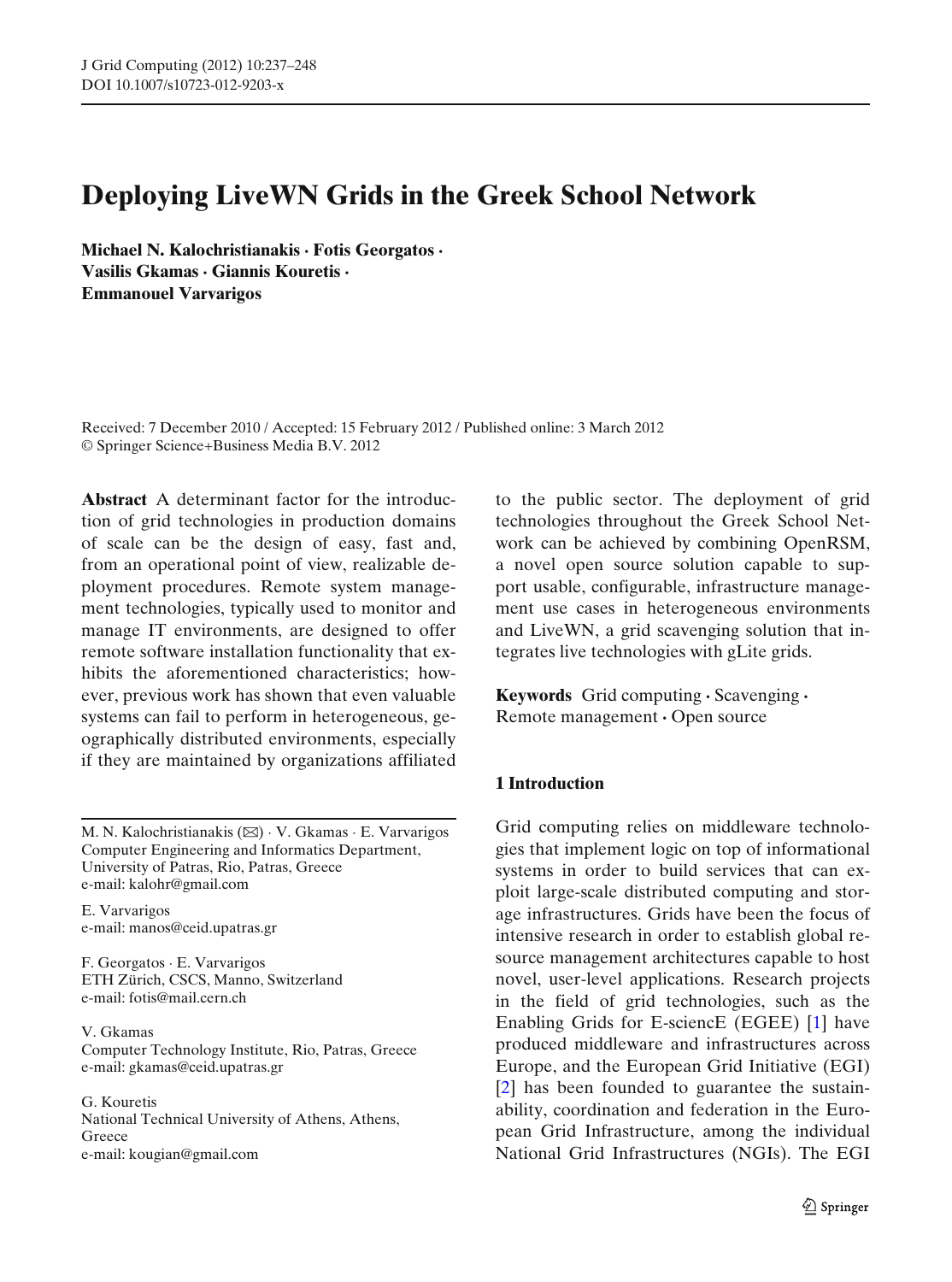infrastructure currently numbers 331 resource centers world-wide, providing more than 85000 CPUs and several petabytes of storage [\[3\]](#page-11-0). The EGI infrastructure is based on the gLite middleware [\[4](#page-11-0)] that relies on a stack of lower level grid infrastructure technologies to manage distributed computational resources across organizations [\[5](#page-11-0)]. The Greek NGI is called HellasGrid and consists of 6 computer clusters with a total of more than 850 64-bit CPUs, and on-line storage in the form of disks and tapes of more than 100 TBs, interconnected over an end-to-end gigabit backbone. The HellasGrid is integrated with the EGI infrastructure via the National Research and Education Network (NREN) and is available to the academic community.

Extending the computational resources of the HellasGrid infrastructure by adding worker nodes running on commodity stations has been a problem, since it requires a combination of technical solutions that can implement realizable escalation procedures, besides available spare resources. The Greek School Network (GSN) [\[6](#page-11-0)], the organization that interlinks all school laboratories in Greece and provides telematic services to the national educational community, can be an ideal case for the deployment of grid technologies to large environments. The network infrastructure of GSN is designed and maintained by a consortium of research centers and universities serving more than 60000 teacher accounts out of a total number of 160000 teachers. GSN currently interconnects 14487 schools, which includes 5555 kindergartens, 5972 elementarily, 1685 junior high schools, 1007 highs and 268 technical education high schools. The former numbers represent 89.6% of the schools in Greece. There are 8380 school labs across GSN, 5211, 1801, 936, 432, respectively for each type of school mentioned above, giving a total of 62809 work stations. 19587 of the latter are located in elementary schools, 19880 in junior highs, 15850 highs and 7492 in technical education highs. The computational resources provided by GSN are both available and continuously updated; the main volume of workstations are located in school laboratories that are mainly used during day time, normally less than seven hours per day, five days per week [\[7](#page-11-0)]. The establishment of non-binding grid technologies such as Desktop Grids in the school laboratories can increase the size of the HellasGrid NGI by a significant factor [\[8](#page-11-0)] and produce a valuable testbed for research in the field of distributed technologies. An installation throughout GSN would need to cause minimum interference to client systems, so that the educational procedure is not disturbed and also keep costs low, through the use of open source systems.

Previous work commented on the possibility of using LiveWN [\[9](#page-11-0)] scavenging in the Greek School laboratories. The proposed solution addressed the issue from a technical, structural and administrative point of view. Considering such a prospect, it is obvious that efficient management solutions need to be employed. The current paper proposes the integration of LiveWN with OpenRSM [\[10](#page-11-0)], an open source tool for systems and network management, in order for the former to be transferred, installed, and massively run on demand throughout GSN labs. OpenRSM is light-weight, usable and scalable and can remotely manage systems and network. It builds on the experience of GSN in integrated remote management services. To the best of our knowledge, there is no reliable automated method to remotely and massively install a tool such as LiveWN and ensure that it is timely and appropriately used, unless a physical medium is employed. But the on-site manual installation at every PC cannot be an option. Instead, the OpenRSM agent can be distributed via the web; it is small in size, as opposed to LiveWN which is a full featured Linux image, it is easy to install with a single click and most importantly, it conveys management functionality to the OpenRSM server. The rest of the current paper presents the procedures and solutions designed for a viable scaled installation of LiveWN in the Greek School Network labs. The paper is organized as follows: Section 2 discusses related work in CPU scavenging and remote management technologies, Section [3](#page-4-0) describes the installation of LiveWN in GSN and Section [4](#page-10-0) presents our conclusions.

### **2 Related Work**

There is an abundance of CPU scavenging and desktop grid technologies. SETI@home [\[11\]](#page-11-0) is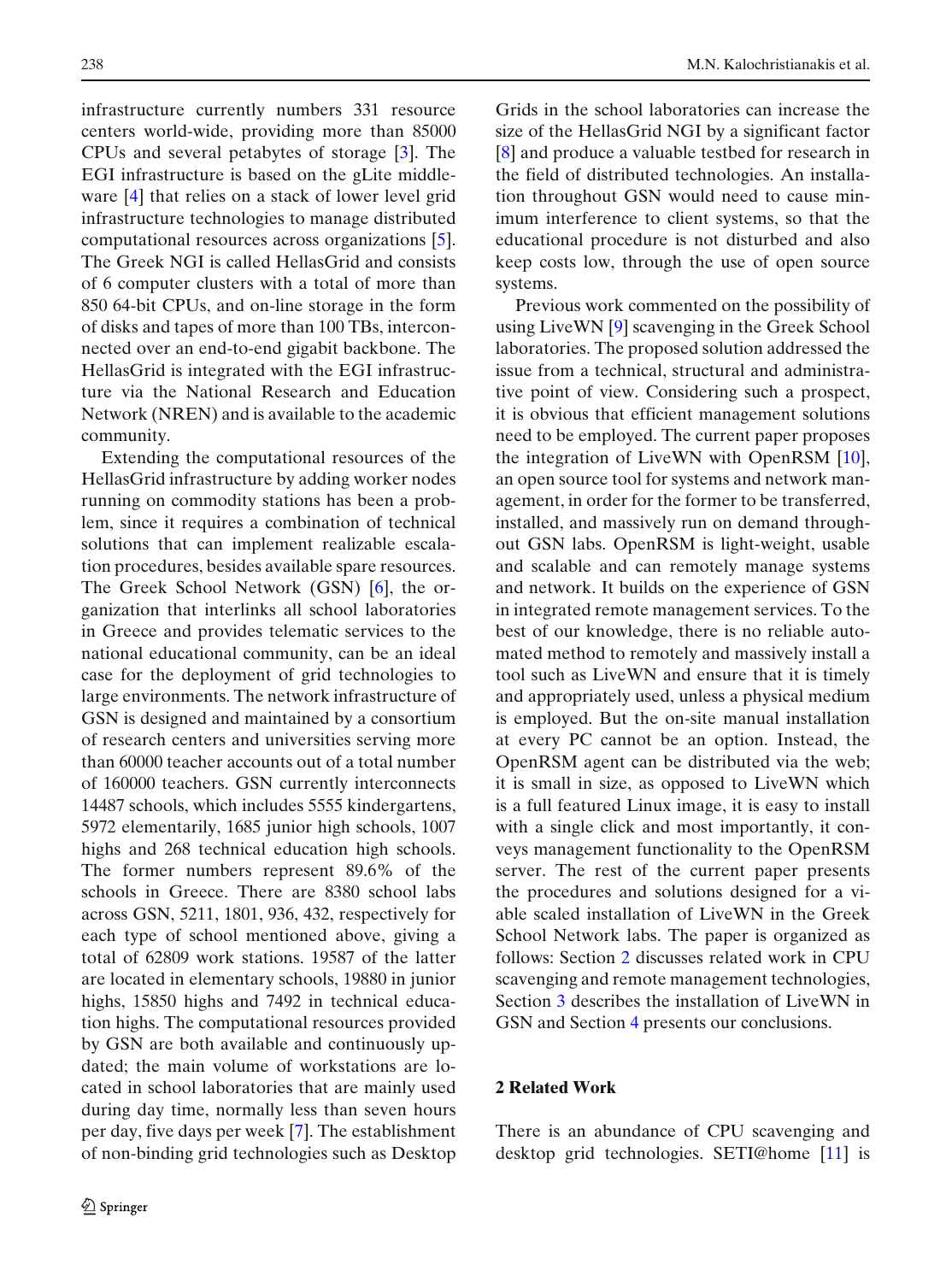among the most well-known ones, involving approximately four million computers throughout the internet in scientific experiments that pursue the search for extraterrestrial intelligence (SETI). Condor [\[12](#page-11-0)] and BOINC [\[13\]](#page-11-0) are also known, tested and viable solutions for desktop resource scavenging. Condor has developed mechanisms and policies that can support high throughput computing through effective workload management, that is, job queuing, scheduling and policing, priorities, resource monitoring and management. BOINC originated as part of SETI@home and is a well-known grid system that supports running scientific experiments at remote computers. BOINC also provides a usable framework for building volunteering computer projects. The SZTAKI Desktop Grid [\[14](#page-11-0)] is a BOINC-clone project initiated in Hungary, run by the Computer and Automation Research Institute (SZTAKI) of the Hungarian Academy of Sciences. SZTAKI boosted the use of grids in Hungary and currently supports on more than 80000 nodes. ClusterGrid [\[15](#page-11-0)] is another project created by researchers in Hungary, aiming in integrating x86 computer stations into a countrywide set of interconnected clusters. The testbed infrastructure is provided by participating high schools, universities, public libraries, and infrastructure and coordination is provided by NIIF/HUNGARNET. XtremWeb [\[16](#page-11-0)] is a research project aiming to serve as a substrate for global computing experiments. It supports the centralized set-up of servers and workstations as worker nodes. In addition, it can also be used to build peer-to-peer systems where any worker node can become a client capable to submit jobs. OurGrid [\[17\]](#page-11-0) is another valuable project for desktop grids. EDGES  $[18]$  is a grid project that aims to implement integrated grid infrastructures based on a variety of desktop grids that interface with former EGEE grid services. EDGES is nowadays replaced by EDGI. DEGISCO is also one of the followers of the EDGEeS project. There are also a number of commercial desktop grid solutions for enterprises; the most well-known ones are Entropia Inc [\[19](#page-11-0)] and Univa United Devices [\[20](#page-11-0)]. Commercial platforms typically support enterprise desktops, clusters and database servers and offer elaborate characteristics. For instance, Entropia can seclude the execution of desktop grid applications from other processes running thus isolating grid applications data access on client machines. There have also been efforts for grid technologies to inter-operate and also to integrate with other types of systems. In [\[21](#page-11-0)] the authors elaborate on bridging desktop grids with service grids for service resources utilization, and they present and compare three approaches for solving interoperability problems between desktop and service grids. In [\[22\]](#page-11-0) an interesting interface between the Globus Toolkit and BOINC is presented. An interesting integration would be that of grids with infrastructure management systems; grid technologies could complement management services or resource management engines and infrastructure management systems could implement methods that enable the deployment and operation of grids in their infrastructure.

Commercial remote management systems cover the needs of the enterprise; high end systems such as Tivoli [\[23](#page-11-0)] by IBM, Unicenter [\[24\]](#page-11-0) by CA, BMC management tools [\[25](#page-11-0)] and HP management platforms fall among the most well-known Enterprise Management Systems (EMSs). EMSs are integrated platforms that promise to monitor and control network and systems infrastructure by offering high level use cases in the areas of assets, network, software and remote desktop management. Their ultimate goal is to manage the total cost of ownership (TOC) of an organization via elaborate event registration, high level analysis, work flows organization and accounting techniques. EMSs are commercial systems and therefore come costs that often exceed licensing since both their elaboration and complexity can require dedicated infrastructure, opti-mization, specialized operators or consulting [\[26](#page-11-0)]. Open source solutions in the field of infrastructure management traditionally cover specialized cases of remote management such as network management and monitoring, inventory and assets management, configuration management, software distribution, remote desktop connection, workstation tools and utilities. Open systems can be easy to use, flexible and usable in dynamic environments; there are several valuable and known open source systems but none can be considered to reach the versatility of commercial EMS. Even so, the field of open source remote management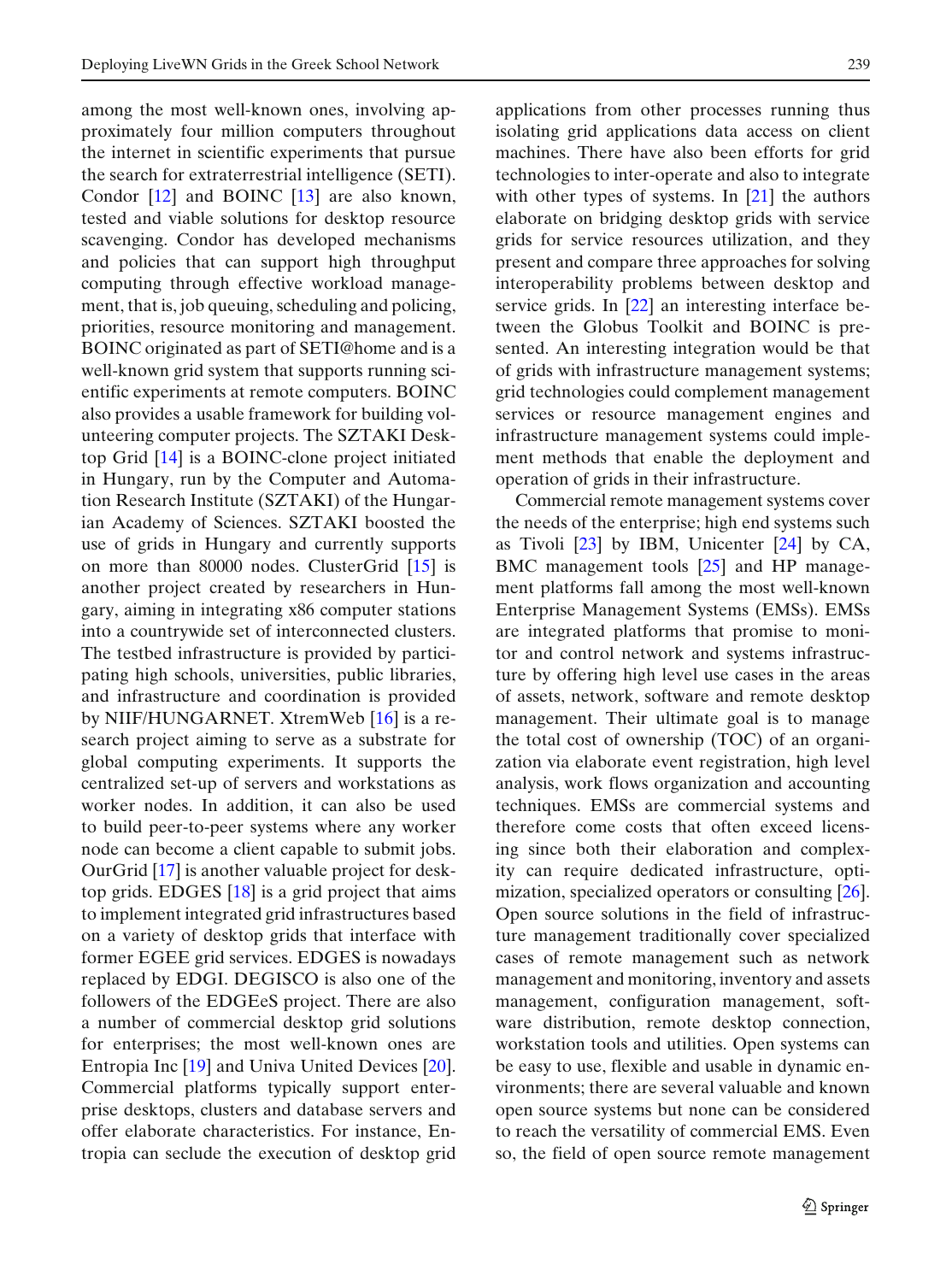systems is progressing and during the last years a significant number of projects have extended their functionality to include more than one EMS subsystems. High level systems in fields such as enterprise architecture management [\[26](#page-11-0)] have been released, such as ITERAPLAN [\[27\]](#page-11-0) that offers mapping, monitoring, analysis and presentation of the software and systems that are deployed across the architecture of an enterprise, aiming to optimize their use and minimize costs.

## 2.1 LiveWN

LiveWN is an open desktop grid platform compatible with LCG/EGEE grids, which exploits live media technologies in order to provide preconfigured, production-ready, grid-enabled systems. The LiveWN scavenging solution is a mixture of three technologies, Linux LiveCD, LCG/EGEE and LiveWN Server. The LiveCD technology provides ease of use and hardware independence. Users do not have to install or configure their system, while at the same time they are disposed with a fully relocatable environment. The LiveWN server incorporates the services needed by a site in order to properly deploy LiveWN easily that is, OpenVPN, OpenAFS, Rsync and PlatnetLab nodes support. OpenVPN provides tunneling techniques for a generic VPN solution under unpredictable network environments, for instance, behind firewalls. It has been employed in order to meet the public IPv4 addressing requirements imposed by the middleware, via the provision of single IP address per worker node identity. AFS is a highly available and scalable solution for file-space that allows the users to store and retrieve files, even when they work in a totally disk-less environment; this proves handy under stateless environments, such as CD/DVD-ROMs, NetBoot, etc. An OpenAFS service has been included in LiveWN for this reason. The Rsync server instance provides the development team with the ability to apply patches and updates during reconfiguration, minimizing the need for frequent software distributions on physical media or other network, or labor, intensive methods. The PlanetLab node service is optional but improves the availability of the LiveWN configuration management system when placed at strategic locations through the properties of the Coral Content Distribution Network [\[28\]](#page-11-0). Ideally, PlanetLab nodes should be placed near backbone network routers, for optimal reliability. There is no need for special configuration of such PlanetLab nodes, their mere existence will allow to survive wide network partitioning. Upon boot, LiveWN is pre-configured to retrieve an IP address from a DHCP server. It then configures initial network access and, once network connectivity is established, users may start the LiveWN service. Users are authenticated using a login/password in order to be assigned with a unique worker node identity, which is configured as part of a grid Computing Element (CE); it is entirely possible to auto-subscribe socalled anonymous resources, as the latter has been considered adequate in the case of GSN. Once correct credentials have been supplied, an Open-VPN tunnel is created and the system configures its host name and domain name and turns to the designated resource pool that is managed by the associated Computing Element in the grid infrastructure hierarchy. Pieces of configuration such as forward and reverse DNS, SSH keys and other useful values are retrieved from the environment of the system or can be specified by the user. After the system is initialized, it appears as just another Worker Node within a cluster of the grid infrastructure, and joins the Computing Element's queues in order to start accepting and executing jobs. LiveWN is adaptable with respect to network environments, since it uses VPN techniques. It can work behind firewalls or within private address space networks. This characteristic of LiveWN solves the problem of public IP addresses reservation and conforms with the GSN policies and design.

## 2.2 OpenRSM

OpenRSM is an innovative initiative in the area of open, integrated, lightweight remote management systems that builds on the experiences gained from the deployment and operation of commercial platforms for the GSN remote management service. It is one of the very few open remote management systems in the field that performs in scale and also implements enabling features such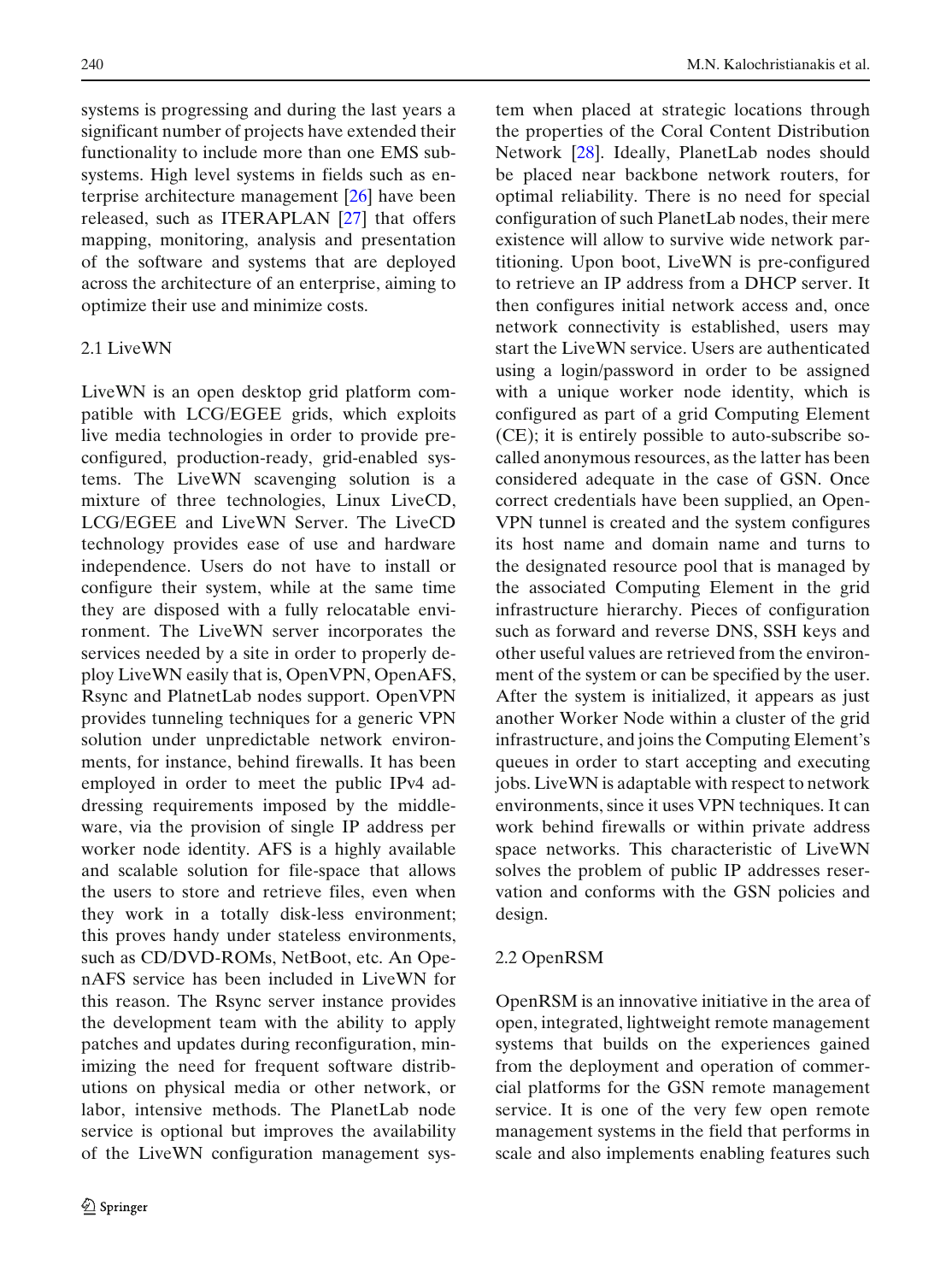<span id="page-4-0"></span>as flexible installation modes, customization features, platform independence, security and simple management use cases. OpenRSM is lightweight so that it can be used by end users who are not specialized in the use of management or assetreporting tools. It is also designed for fast and automatic deployment in order to cover the needs of administrators who manage very dynamic environments. The server, the agent, and the management console support automatic installations that are created using known open installer packagers. The size of the agent is about 1.5 MB, and thus it can be distributed even in remote areas connected via slow lines. After the installation, which exposes a graphical user interface, no configuration is necessary and the administrators can start using the tool. The development of the system adopts the open source model so as to exploit the dynamics of open technologies and gain value from integration, based on the assumption that even if there is no complete, integrated open source EMS, the related open technologies have matured to the point that the open source community can provide all the necessary components for one. Several open source projects were examined in order to find the most appropriate open source management tools available for the purposes of OpenRSM. Some of them are: OpenAudit for assets management and inventory, NINO and OpenNMS for network monitoring, WindowsGet and CURL for software management, TightVNC for remote desktop control, and a significant number of utilities and tools for smaller pieces of functionality ranging from zip tools and utilities, to network discovery and testing, report formatting or tree visual components. OpenRSM has been tested in four pilot installations, including a pilot installation in the Greek School network and has successfully passed extensive scale testing [\[10\]](#page-11-0).

The major components of the system are the server, the agents and the management console. OpenRSM adopts the client-server approach; the agents of the system are installed in managed stations; agents model abstract manageable entities that convey administrative actions from the server. Administrative actions originate from the OpenRSM management console, the graphical user interface for users and administrators. Management commands that correspond to tasks are visually created at the console and are submitted to the OpenRSM server; from there they are sent to the agents. The server schedules and synchronizes the execution of jobs that represent administrative tasks. Jobs are designed with the use of the object-oriented model and play a central role in terms of usability, design efficiency and system scalability. They behave as standard abstract system tasks, for example, inventory, remote control, remote command, or as reusable user-created objects. Jobs can themselves be managed by administrators since their creation and execution stages are decoupled. The front–end of the OpenRSM logic is the server; its purpose is to schedule job execution according to user commands, prepare (wake) the agents for job execution, concentrate access to back–end services, and interact with OpenRSM proxy and database modules. The back–end of the OpenRSM server consists of web and database servers. The server wakes the agent using a custom handshaking protocol. If there are other complementary tasks that must be executed as a result of job execution, due to job dependencies, it makes sure they are also dispatched. The server is also responsible for monitoring the job execution progress. It sends event and logging information back to the management console so that all management scenarios can be handled by the management console. When jobs reach the execution stage they are served by one of the subsystems incorporated in the OpenRSM system. For instance, if the job is an inventory query the agent registers inventory information about the station it resides on and sends the information to the inventory web application, hosted by the web server of the OpenRSM system. OpenRSM was designed to support the management of environments such as the GSN access network LANs that typically take advantage of address translation technologies (NAT) in order to preserve the IP address space.

#### **3 Deploying LiveWN in the School Network**

Experience has shown that scaled installations can be difficult, sometimes due to approaches that lead to inadequate, unrealizable procedures. An example is the case of the installation of a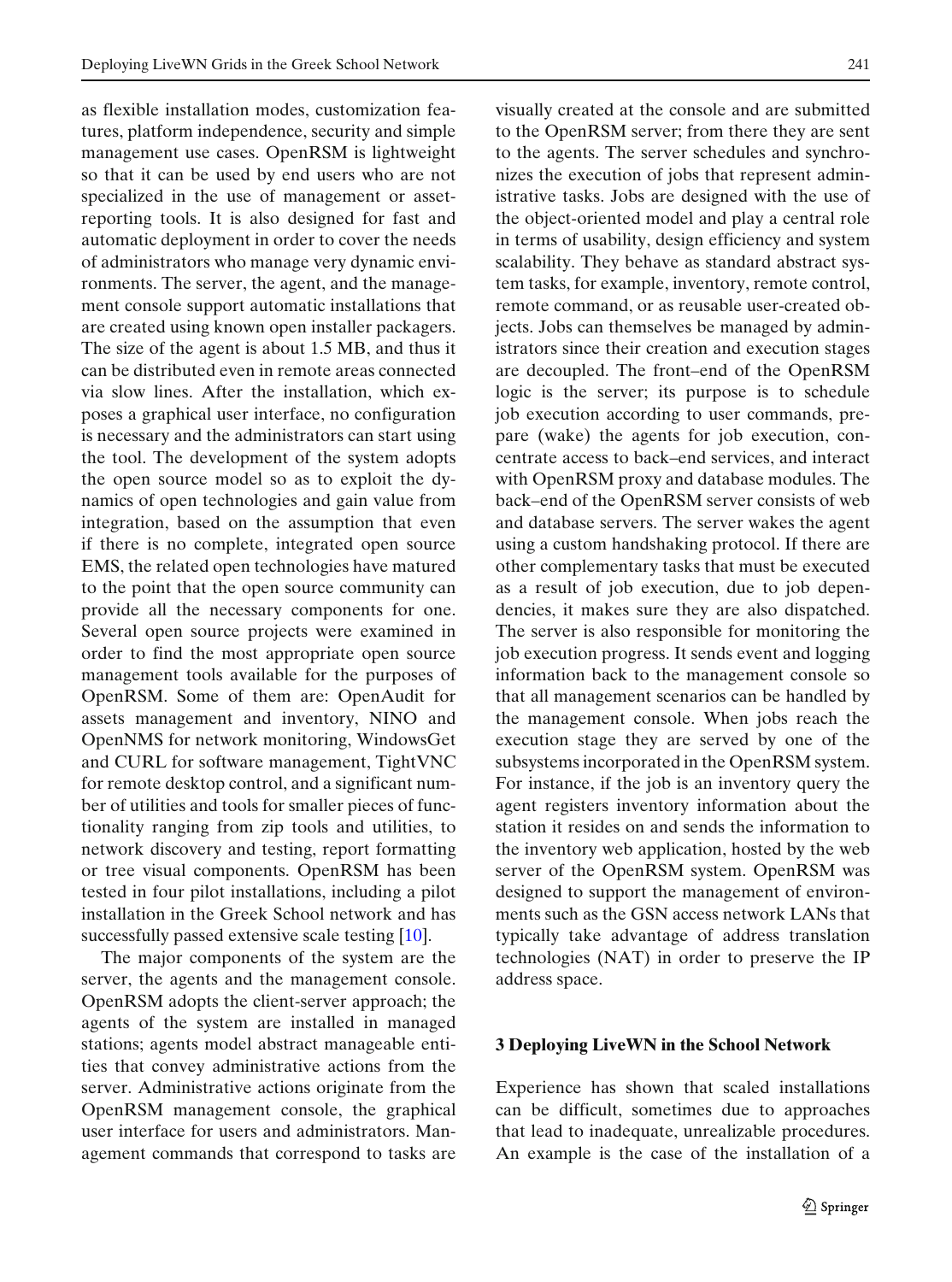commercial platform for the remote management of GSN school LANs. Whereas installing the management software in urban schools seemed feasible although inefficient, it proved difficult to accomplish throughout the rest of the network. The problems became insurmountable due to the lack of support for customization and configuration features that resulted to installation procedures that could not scale. In many cases, the distribution and installation of the agent software of the service became a crucial issue. The system could not be distributed via the internet, due to the size of the agent distribution, making its transfer via low bandwidth ADSL connections impractical. Sending the agent software in the form of CD-ROMs and providing installation support by phone or email did not solve the problem; the software was not properly filed by schools, or could not be configured by the school staff. Last but not least, during the first steps of GSN's development when broadband penetration was low, the system was not operational over narrowband connections. Distributing software on a large scale needs to be realizable from a technical and from a design point of view. Distribution or roll-out problems can be overcome by using simple procedures, based on usable solutions and well-established technologies. The goal is to support flexible installation modes and multi-platform characteristics. Until recent distributions, even well-known proprietary remote management systems did not exhibit such characteristics.

Even if effective management, decisions, procedures and approaches carefully eliminate the limiting factors, the massive deployment of software throughout a network must be feasible by the configuration of the network itself. The design of the GSN network infrastructure depends on network address translation (NAT) technologies in order to conserve public IP address space. Each school lab is assigned a four IP address subnet for the gateway router and the lab server. The laboratory server provides proxying and DHCP service that assigns private addressing. This configuration could not sustain a scalable remote installation since it would pose restrictions to direct communication. The first step towards the configuration of GSN infrastructure for scalable installations was the modification of the addressing plan so that lab subnets are assigned unique IP address ranges that can be routed within GSN.

Considering the above, trying to distribute the LiveWN CD or DVD via conventional ways would be difficult. Instead, the OpenRSM agent can be distributed via the internet . It is lightweight and simple to use, can easily be distributed via the internet, supports very simple installation procedures and can manage all types of systems. The installation can be executed by teachers without any supervision since unattended installation is supported. OpenRSM can then be used to deliver, install and execute LiveWN. The delivery of LiveWN can depend on the software management system developed by OpenRSM. Executing LiveWN can be accomplished by virtualization technologies. The VirtualBox [\[29\]](#page-11-0) open solution for workstation virtualization can be remotely installed and configured at school labs and scripting can be employed to create virtual machines that boot upon LiveWN. This solution provides an isolated computational environment that can share a fraction of the available resources. There are virtualization solutions that exploit kernel communication for optimal resource allocation however such solutions are suitable for servers and cannot be deployed in GSN labs; thus Virtual-Box can be an enabling compromise that will enable a significant amount or resources to be used. The ISO image distribution of LiveWN can be the most appropriate since virtual machines support booting ISO images. Taking into account the network traffic and client space reservation, the lightweight version (650 MB) can be used. The feasibility of the described installation plan was verified in laboratory conditions where the details were clarified and the problems were identified and solved. The verification procedure and the results are presented in the next paragraph.

The implementation of LiveWN distribution and installation via OpenRSM relies on the creation of appropriate management jobs that can be massively sent to machines. The proof of concept installation was tested within a LAN environment of 20 workstations running Windows XP, the operating system widely used in GSN school laboratories. OpenRSM was tested for scalability; in a similar environment during the stress tests, OpenRSM could dispatch up to 40000 manage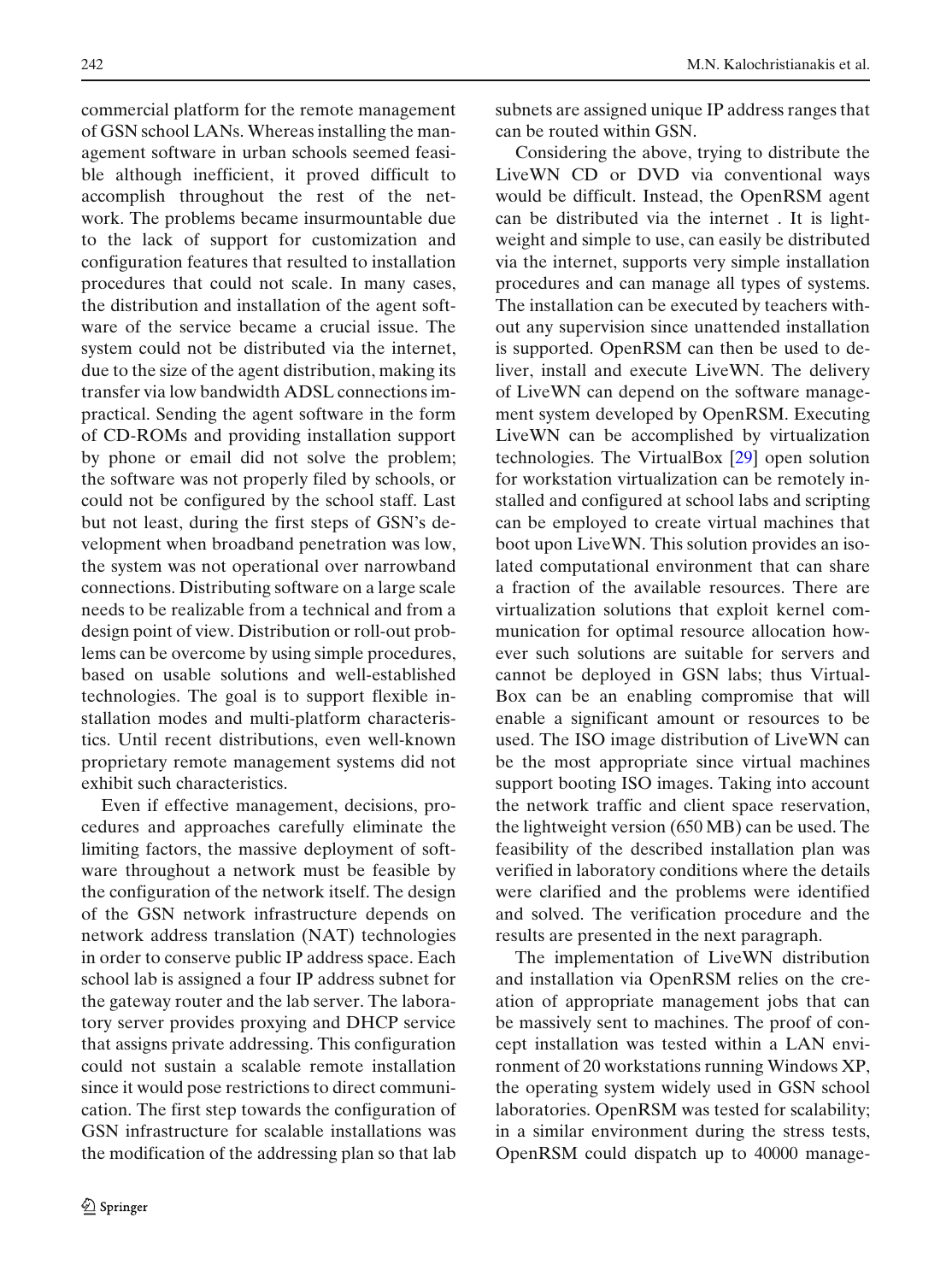ment jobs [\[10\]](#page-11-0). The agent of the systems was installed via the internet and jobs were designed to provide solutions for software transfer of the LiveWN ISO image, the remote installation Virtual Box, virtual machine configuration and virtual machine execution. The steps of the procedure are listed in Table 1. Transferring LiveWN was achieved using standard OpenRSM software delivery jobs. Appropriate packaging of the LiveWN image was used, so that it would be feasible to place the ISO file in a known, predefined location. For Linux systems this included a shell script that created the appropriate directories and moved the image. For windows, the LiveWN distribution file was archived in a selfextracting executable file (SFX) that was constructed via packaging tools and appropriately configured to execute the aforementioned functionality. The file was uploaded to the OpenRSM server, encapsulated in a software delivery package and associated with a software delivery job. The construction of the job was straightforward and the execution was successful. However, there were cases where the LiveWN ISO was also decompressed upon the execution of the delivery job at the client end. In order to avoid such situations, an OpenRSM Remote Procedure Call (RPC) job was used to configure the registry at the client in order to disable ISO image decompression. The RPC job used the REG command to remove the appropriate registry value by setting in the \HKEY\_LOCAL\_MACHINE\ SOFTWARE\Classes\.iso key read by the packaging tool.

With the LiveWN image in place, the next step was to remotely install VirtualBox, using the OpenRSM delivery functionality. In order to perform the installation without user intervention, an MSI VirtualBox installation executable was used, since it supports standard flexible installation modes. Since there is no official MSI distribution for VirtualBox, the available installer and installer conversion possibilities were investigated to discover the appropriate conversion mechanisms. The installer extraction options of the VirtualBox installer package can be used to convert any version of the program that supports it, to an MSI format that can then be remotely installed using standard switches. Figure [1](#page-7-0) presents the packaging form for the VirtualBox MSI at the OpenRSM management console. The executable was uploaded on the OpenRSM server and the execution parameters for installation and uninstallation were registered. A remote software delivery job was created and parameterized so that no interface would be exposed to the end

| <b>Table 1</b> Tasks and<br>implementation<br>approaches | High level task               | Implementation                                                  |
|----------------------------------------------------------|-------------------------------|-----------------------------------------------------------------|
|                                                          | OpenRSM<br>agent installation | Distribution via the web, single click, unattended installation |
|                                                          | LiveWN ISO delivery           | Configuration of a SFX archive                                  |
|                                                          |                               | Disable ISO extraction at the local registry database           |
|                                                          |                               | Configuration of a software package for LiveWN                  |
|                                                          |                               | Configuration of a software delivery job for LiveWN             |
|                                                          |                               | LiveWN distribution                                             |
|                                                          | Driver signing bypass job     | Remote procedure call job for a script that emulates user input |
|                                                          | VirtualBox installation       | Compilation of an MSI installer for unattended installations    |
|                                                          |                               | Software package configuration for VirtualBox                   |
|                                                          |                               | Software delivery job creation for VirtualBox                   |
|                                                          |                               | VirtualBox delivery                                             |
|                                                          |                               | Driver signing bypass job execution                             |
|                                                          | Configure virtual machine     | Registration of the LiveWN ISO                                  |
|                                                          |                               | Creation of Hard disks for the virtual machine                  |
|                                                          |                               | Creation of the virtual machine instance                        |
|                                                          |                               | Attachment of the LiveWN ISO to the virtual machine             |
|                                                          |                               | Auto-capture disable script execution                           |
|                                                          | Start virtual machine         | Remote procedure call to start the virtual machine.             |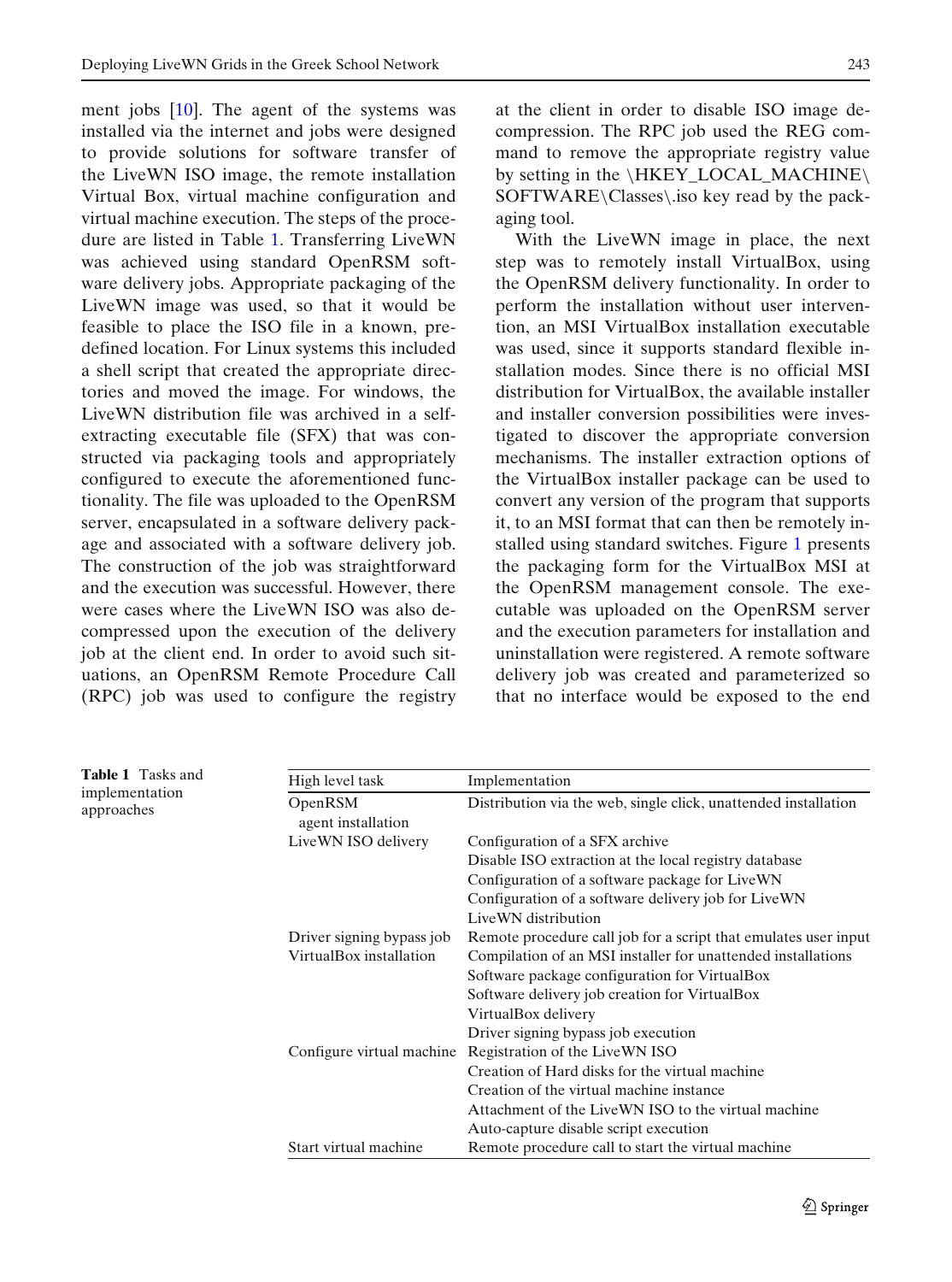<span id="page-7-0"></span>

users during the installation. The delivery job is presented in Fig. 2. The installation was expected to succeed; however, since VirtualBox installs driver software and extensions that are not certified by Microsoft, even in the case of silent or unattended installation visual warnings appeared, requesting confirmation by the user. Automating the confirmation, so that no user interaction is



| <b>SD OpenRSM Manager</b>                |                   |                                                     |                                 |
|------------------------------------------|-------------------|-----------------------------------------------------|---------------------------------|
| Functions Groups Users Reports Help      |                   |                                                     |                                 |
|                                          |                   |                                                     |                                 |
| <b>Entities Tree</b>                     |                   |                                                     |                                 |
| 口見 Pc                                    | New               | belli<br>Delete<br>Save                             | Save and assign Save as default |
| 口見 PC-01                                 |                   | Edit Job - "Virtual box installatrion" - Deployment |                                 |
| <b>见 PC-02</b>                           |                   |                                                     |                                 |
| <b>夏 PC-03</b>                           | Command           | i Inventory Deployment                              | Remote Control                  |
| <b>显 PC-04</b>                           |                   |                                                     |                                 |
| <b>夏</b> , PC-05<br>见 PC-T1              | Type              | Deployment                                          |                                 |
| 见 PC-T2                                  | Name              | Virtual box installatrion                           |                                 |
| 见 PC-T3                                  |                   |                                                     |                                 |
| 见 PC-T4                                  | Package:          | Sun Virtual Box                                     |                                 |
| 见 PC-T6                                  | <b>Operation:</b> | Install/Update                                      |                                 |
| <b>B</b> Pc Groups                       |                   |                                                     |                                 |
| Jobs                                     |                   |                                                     |                                 |
| i) 'INV default                          | <b>Options</b>    |                                                     |                                 |
| <b>D</b> *VNC default                    |                   |                                                     |                                 |
| Virtual box installatrion                | Method:           | Silent/Unattended                                   |                                 |
| Diver singing configuration              | Tool              | win-get                                             |                                 |
| LiveWN ISO transfer                      |                   |                                                     |                                 |
| □  VM configuration                      |                   |                                                     |                                 |
| M autocapture disable<br>□ 图 Jobs Groups |                   |                                                     |                                 |
| 白· 门 图 Software Packages                 |                   |                                                     |                                 |
| □ 图 Sun Virtual Box                      |                   |                                                     |                                 |
| Diver signing config script              |                   |                                                     |                                 |
| □ 图 LiveWN ISO                           |                   |                                                     |                                 |
| □ ■ Virtual Machine                      |                   |                                                     |                                 |
| Disable autocapture script               |                   |                                                     |                                 |
|                                          |                   |                                                     |                                 |
|                                          | ExecutedOK.       |                                                     |                                 |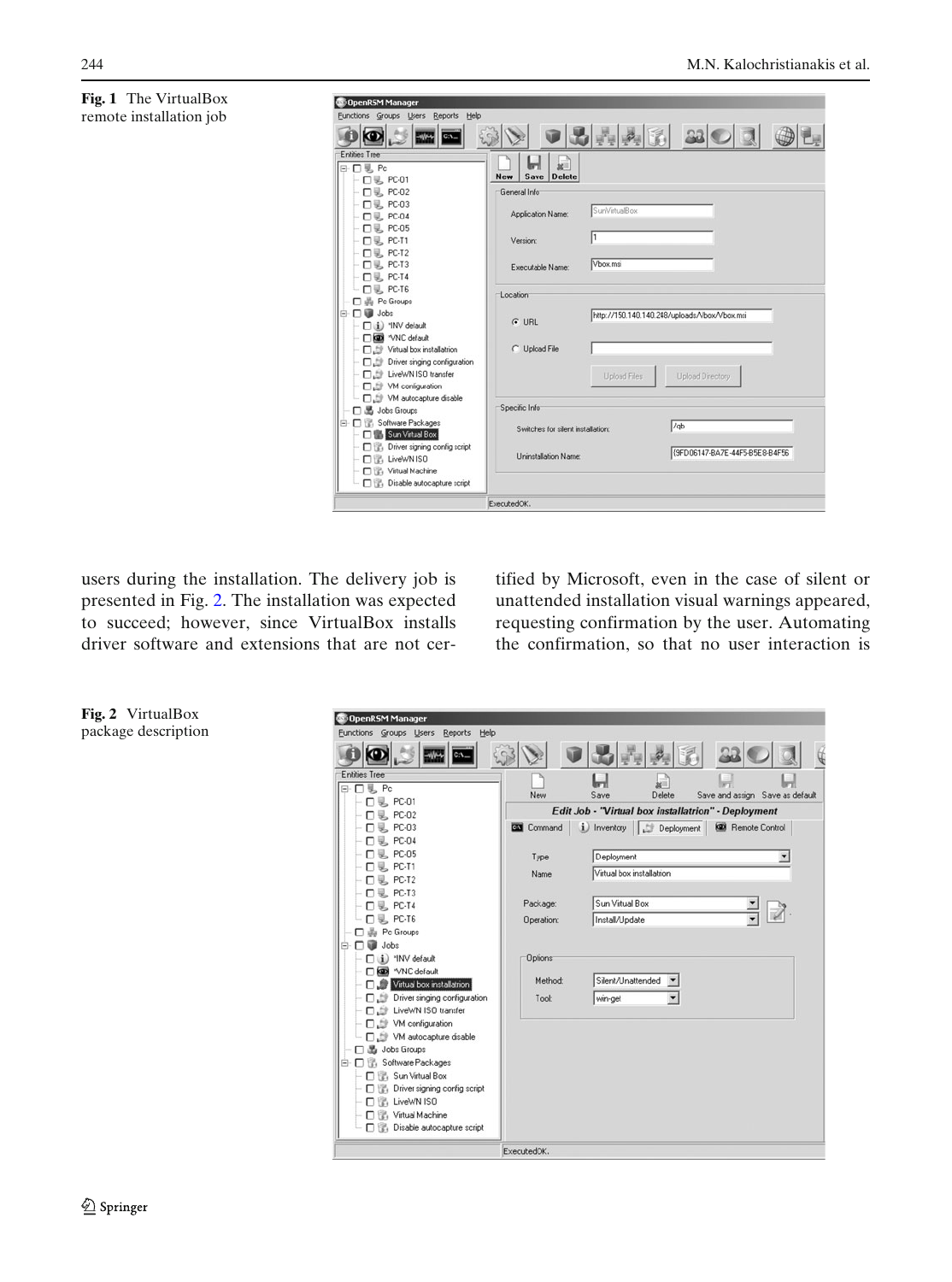required became a crucial issue, since manual confirmation would linearize the installation procedure. To make matters worse, driver signing confirmation is not included in the Windows API, thus excluding the obvious solution of creating programs that set the default value of driver signing to ignore and sending it to the clients prior to VirtualBox delivery. For Windows server 2003 and later versions only, the executables can be signed using the windows software development kit (SDK).

Registry configuration RPC jobs were used to set the driver signing policy to ignore warnings only to verify that driver signing configuration is not feasible by means of direct or indirect API exploitation. The only solution could come by using high level solutions, such as scripting. Windows Script Host (WSH) was used to send click signals to the clients, so that driver signing would be configured visually, just as users would do it. The script opens a file system explorer window and simulates clicks via routines that can send signals to window objects. The "System Properties", "Diver Signing Settings", "Hardware" and "My Computer" tabs which were sequentially opened by successive clicks and thus configuration took place. The configuration of the virtualization software also included the creation of the appropriate scripts needed to configure a virtual machine that would run LiveWN. The necessary steps included the registration of the LiveWN ISO image with the virtualization software, the creation of a virtual hard disk, the creation of the virtual machine and the attachment of the already delivered ISO image and the virtual hard disk to the new virtual machine. VirtualBox offers utilities capable to execute the aforementioned tasks. Using the remote command system of OpenRSM, the former functionality was implemented even if the command syntax was complex and the length of the parameter strings were big. For instance, the command:

> "vboxmanage openmedium dvd D: \livewn\_working\_dir\dvd\_images\ LiveWN-2\_2\_4-DVD-RC2.iso"

was encapsulated to the appropriate OpenRSM job wrapper and was sent in order to register the LiveWN ISO image with the virtualisation software. Then a command such as:

> "vboxmanage createhd -filename D: \livewn\_working\_dir\ hard\_disks\ livewnHD -size 6000"

was used to remotely create the necessary virtual hard disk at the nodes. The virtual machine was created by sending a remote procedure call such as:

> "vboxmanage createvm -name livewn -ostype RedHat -basefolder D:\livewn\_working\_dir\vms –register"

The former commands, as well as similar ones that implemented the rest of the procedures, were sent in batch mode using OpenRSM jobs grouping. After the successful configuration of the VirtualBox throughout the school lab, the startvm command for VBoxManage was used to initiate the virtual machine. The successful execution of LiveWN also required the creation of a script for the deactivation of the auto-capture feature of VirtualBox that binds the keyboard and mouse for the exclusive control of the virtual machine. If not disabled, a warning/confirmation message will interrupt the initiation of the virtual machine, requesting user confirmation. Disabling this feature included changing attribute values for parameters such as the ExtraDataItem in the VirtualBox configuration file using simple windows command line scripting and an appropriate RPC job at the OpenRSM graphical console. After that, the virtual machine input devices were not free for use by the hosting system. Since the virtual machine was configured with the LiveWN ISO image attached to the DVD virtual drive, it successfully booted from it and since the latter was pre-configured to connect to HellasGrid it immediately did so. All the workstations of the pilot installation became connected grid nodes and could execute arbitrary jobs.

The procedure described above can be applied to any system that is distributed via bootable images and it can easily be applied by experienced technicians. Once the problems regarding operating system driver signing policies, or virtual machine configuration have been identified and resolved via the corresponding RPC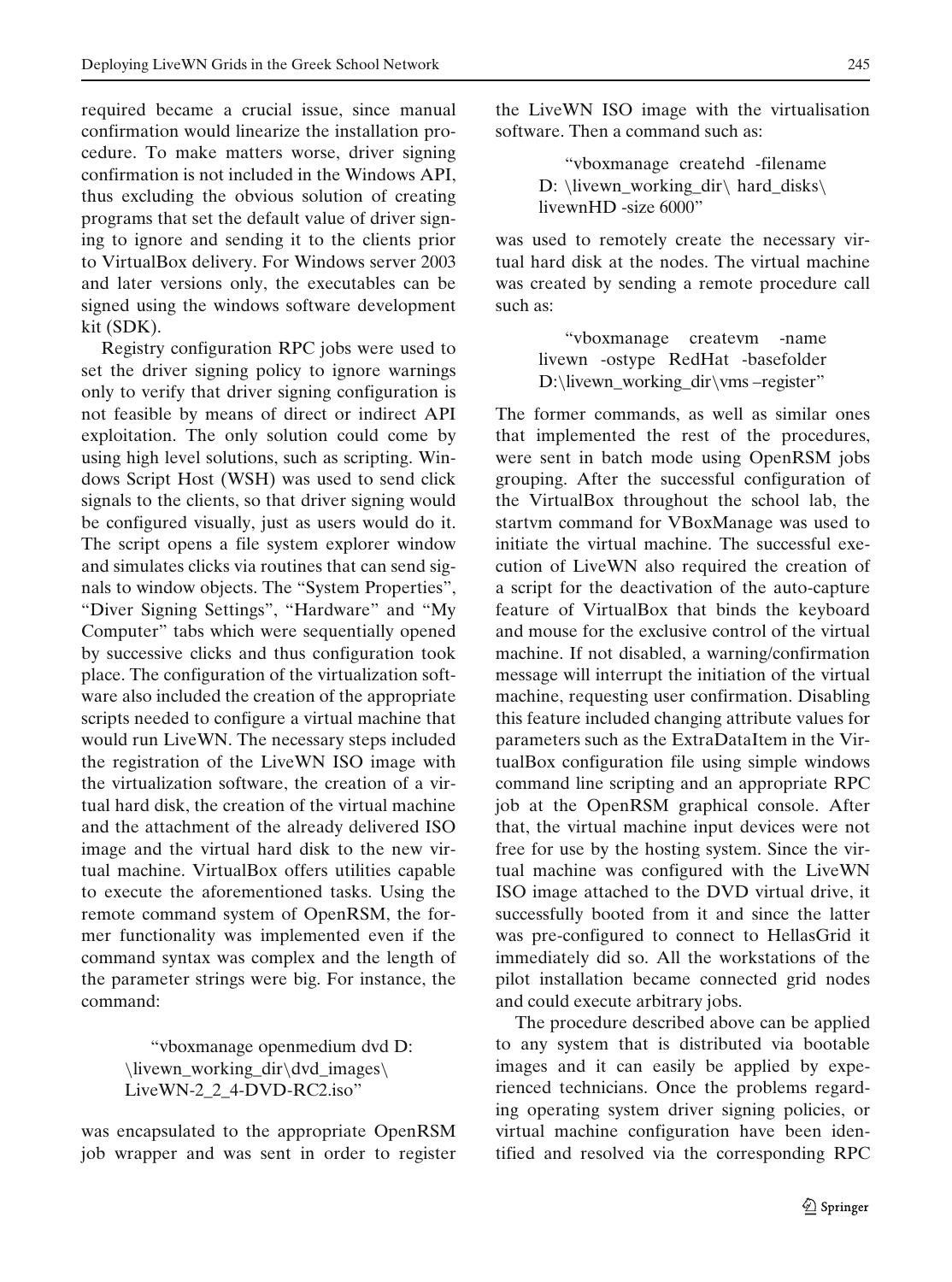<span id="page-9-0"></span>



jobs, the deployment of new systems or virtual machines can be straightforward for typical OpenRSM users that is, administrators of computing infrastructures. The same jobs can be reused, or can be exploited as templates for the creation of new deployments, for example future releases of LiveWN with updated gLite stacks. It is also worth noting that the procedure can be implemented for any type of target platforms since OpenRSM supports cross-platform infrastructure management. The implementation for other types of systems, such as open source platforms would adhere to the same principles and configuration but would be much easier considering the ease of administration via command line jobs that install software and transfer files and the absence of limiting factors such as driver signing policies. The procedure was tested in lab conditions and was then applied in a school laboratory. Even if OpenRSM is known to perform in scale [\[10\]](#page-11-0) it was never tested before against the management of very large volumes of data as part of complex scenarios. Thus, the lab tests aimed to monitor the behavior of the basic components of the system and identify potential problems, unpredicted behavior or performance bottlenecks.

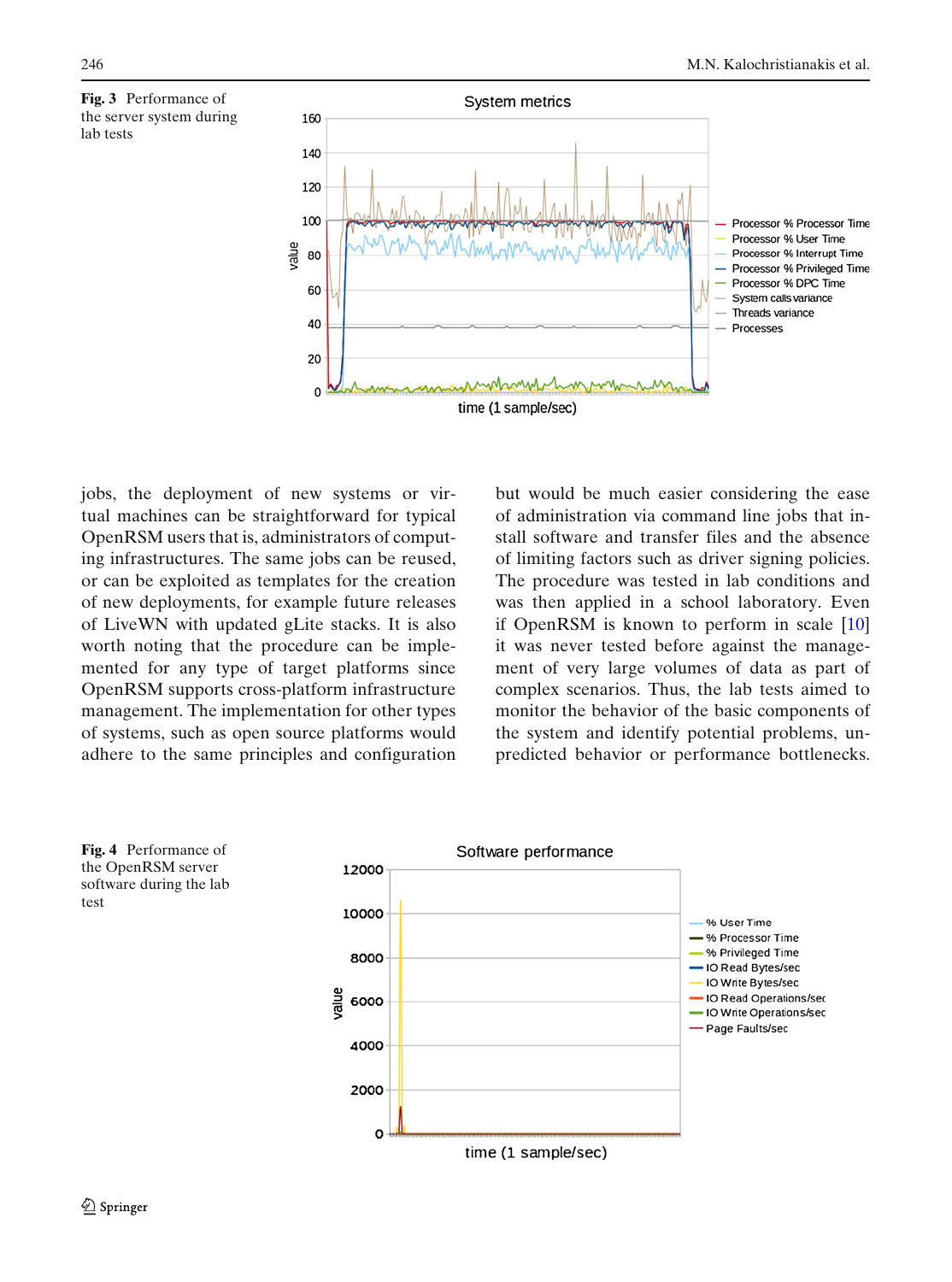<span id="page-10-0"></span>Figures [3](#page-9-0) and [4](#page-9-0) illustrate plots for characteristic metrics of the hosting system and the OpenRSM service respectively, measured during the batch disposal of LiveWN installations at the lab. When jobs are sent from the management console, the OpenRSM service loads the required data that is, the LiveWN ISO image and thus the I/O operations peek in Fig. [4.](#page-9-0) The management service is designed to integrate management tools by orchestrating their execution and it immediately passes the control to appropriate components that call system services capable to deliver data. Figure [4](#page-9-0) shows that the load from the execution of the service is negligible; the server is primarily stressed by I/O operations since it needs to deliver LiveWN to remote stations and by page faults due to the size of the image. The former observations comply with the stress test results in [\[10\]](#page-11-0) that show how OpenRSM scales to the limits of the underlying hardware. Figure [3](#page-9-0) presents more detailed allocation of CPU time during the dispatch of a job that distributes LiveWN throughout the infrastructure. It shows how processor time is allocated and how the number of system calls, processes and threads vary during the remote installation of LiveWN. It can be seen that the processor is occupied by in system mode in order to call system services that handle resources such as disc space and network. All metrics that relate to operational functionality peek when the system processes the LiveWN images, while the number of threads and processes is practically constant.

#### **4 Summary and Conclusions**

We presented a solution for the creation of scaled remote desktop grid installations using the LiveWN desktop grid system and the OpenRSM remote management tool. The procedures were designed to be general so as not to limit the applicability of the solution. OpenRSM was capable to provide the infrastructure for the remote deployment of LiveWN and although the solution was tested in a LAN environment enumerating only 20 workstations, all the jobs, actions and procedures were designed to scale and thus

produce results irrespectively of the size of the network.

The current work has shown that a scaled installation of LiveWN in GSN that will use OpenRSM as the remote installation infrastructure is feasible, provided that all the procedures can reach the appropriate scale. Experience in the deployment of the commercial remote management service for GSN has shown that if details are not accounted for, they can create insurmountable problems in the large-scale by linearizing procedures. All the installation aspects must be studied, including both managerial procedures and implementation. Small scale tests such as the current work are also necessary. The previous paragraphs prove that appropriate infrastructure selection, combinational engineering work and smart, scalable solutions are vital for supporting of such deployments. More specifically, the idea of automatically and remotely creating virtual machines for the hosting the grid nodes can be important since it enables the creation of grid infrastructures in GSN without disrupting the educational procedure. It also eliminates the need for physically distributing the desktop Grid system and using manpower to insert the LiveCD media in the workstations and booting them. The development of scripts or taking advantage of code can also be an enabling detail. The case of bypassing unwanted operating system features or checks such as the driver signing policies seen in the previous paragraphs is characteristic.

Future work will include steps towards the scaled installation of a pilot desktop grid in GSN. The installation will start with the deployment in a small number of school labs before going full scale. The upcoming LiveWN releases are expected to follow the evolution in the grid technologies it supports. Also, lightweight releases and form factors that facilitate scalable installations and set-up times are considered. Future releases of LiveWN will include an OpenRSM agent so that installations can support inherent management. Future work on OpenRSM will focus on integrating more functionality in the field of open integrated systems and network management. It will also include deeper integration with LiveWN by supporting default functionality for the automatic download of ISO images and updates. In that case,